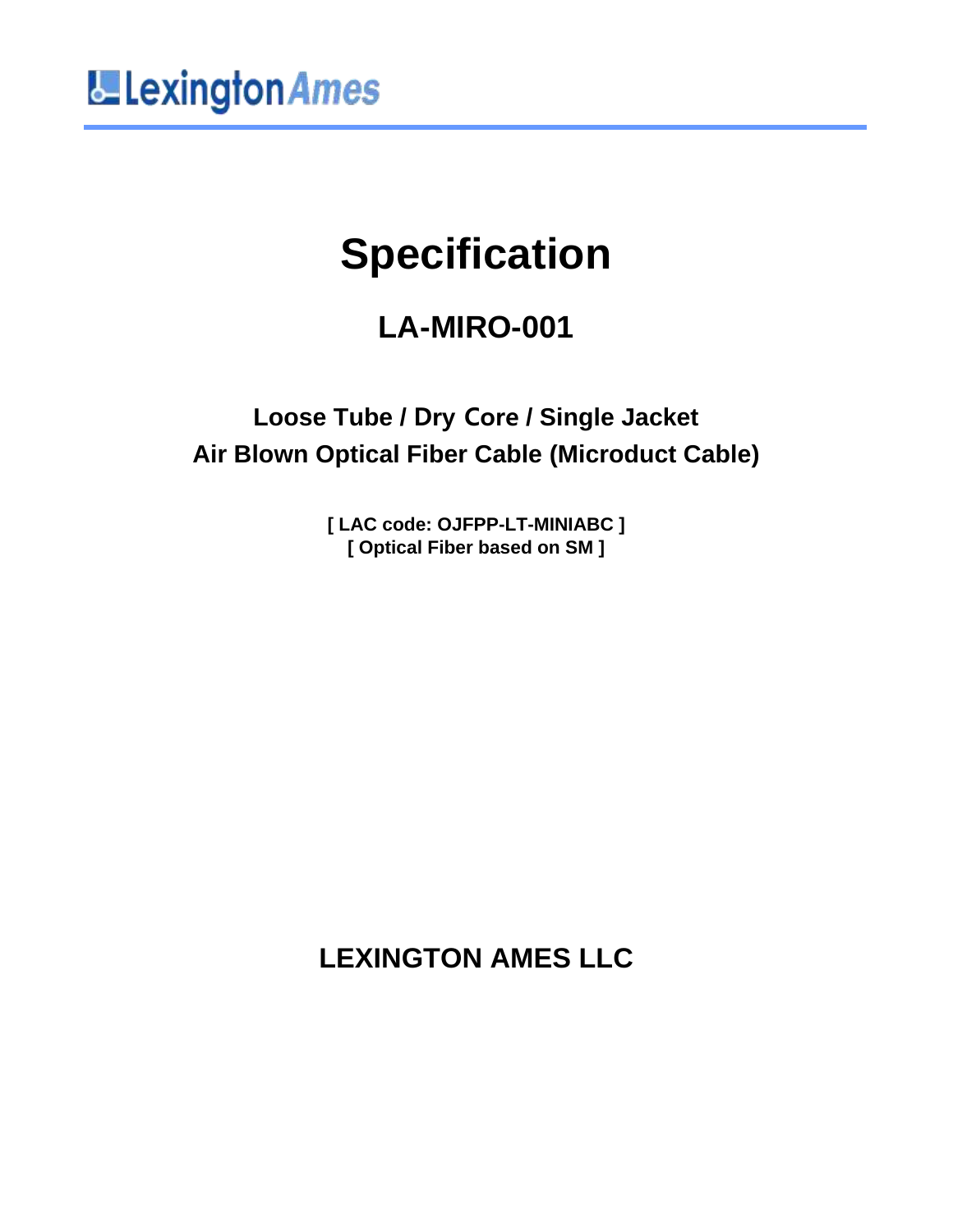

#### **1. Scope**

#### **1.1** Application

This specification covers the general requirements for the optical fiber telecom. The cable intended for outdoor applications.

#### **1.2** Cable Description

The cable core consists of color coded fibers, dry water swellable material, color coded loose tubes, PE filler (if necessary), SZ-stranded around the dielectric central strength member with water blocking yarn(s).

#### **Non-Armor / Single Jacket**

The cable structure is completed by the application of a core binder yarn(s), which with the core, are covered by an outer PE jacket.

#### **2. Optical Fiber**

**2.1** Construction of the fibers



**2.2** The operating wavelength region of single-mode is 1310, 1383, and 1550nm.

#### **2.3** Material of the Fibers

The fiber shall be made from high grade silica glasses and the coating shall be made from UV curable acrylate material. A protective UV cured acrylate coating shall be applied over the fiber cladding and it shall be able to be removed mechanically or chemically.

- Core : Silica (SiO2) Doped with Germanium Dioxide (GeO2)
- Cladding : Silica (SiO2)
- Coating : Dual Layers of UV curable acrylate (or equivalent)

**2.4** Environmental conditions; up to 100 % non-condensing humidity

- Operation : 40 to 158  $\degree$ F (- 40 to 70  $\degree$ C)
- Installation : 22 to 140  $\degree$ F (- 10 to 60  $\degree$ C)
- Storage : 40 to 158 °F (- 40 to 70 °C)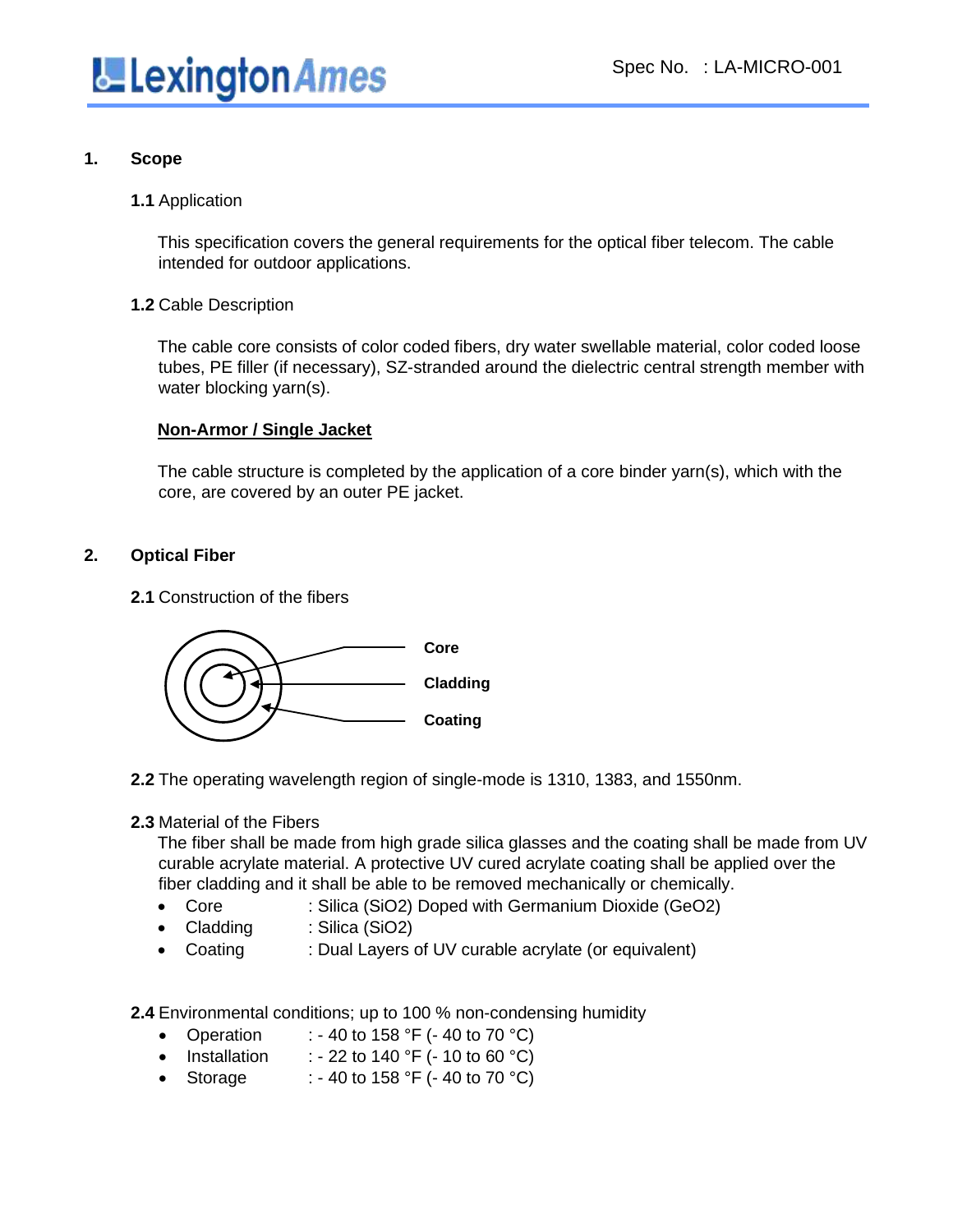

**2.5** The optical, geometrical and mechanical performance of the optical fiber shall be in accordance with Table 1 (below).

Table 1-1. Characteristics for Single mode ITU-T G.652D Type fiber (The optical, geometrical, and mechanical performance)

| <b>Items</b>                              | <b>Unit</b>            | <b>Specification</b>                         |                                                                |
|-------------------------------------------|------------------------|----------------------------------------------|----------------------------------------------------------------|
| <b>Type of Fiber</b>                      |                        | G.652D                                       | G.657A1                                                        |
| Mode Field Diameter @1310nm               | µm                     | $9.2 \pm 0.4$                                | $8.9 \pm 0.4$                                                  |
| <b>Cladding Diameter</b>                  | μm                     | $125 \pm 1.0$                                |                                                                |
| <b>Cladding Non-circularity</b>           | $\frac{0}{0}$          | $\leq 1.0$                                   |                                                                |
| Attenuation                               | dB/km                  |                                              | ≤ 0.35 $@$ 1310 nm<br>≤ 0.35 $@$ 1383 nm<br>≤ 0.25 $@$ 1550 nm |
| Zero Dispersion Wavelength                | nm                     | $1300 - 1324$                                |                                                                |
| <b>Chromatic Dispersion</b>               | ps/nm.km               | ≤ 3.5 $@$ 1285 ~ 1330 nm<br>≤ 18 $@$ 1550 nm |                                                                |
| <b>Zero Dispersion Slope</b>              | ps/nm <sup>2</sup> /km |                                              | $\leq 0.092$                                                   |
| Cut-off Wavelength<br>(Acc, cabled fiber) | μm                     | $≤ 1260$                                     |                                                                |
| Mode Field Concentricity Error            | μm                     | $\leq 0.6$                                   |                                                                |
| <b>Coated Diameter</b>                    | μm                     |                                              | $250 \pm 15$                                                   |
| Proof Test (Nom.)                         | kpsi                   |                                              | 100                                                            |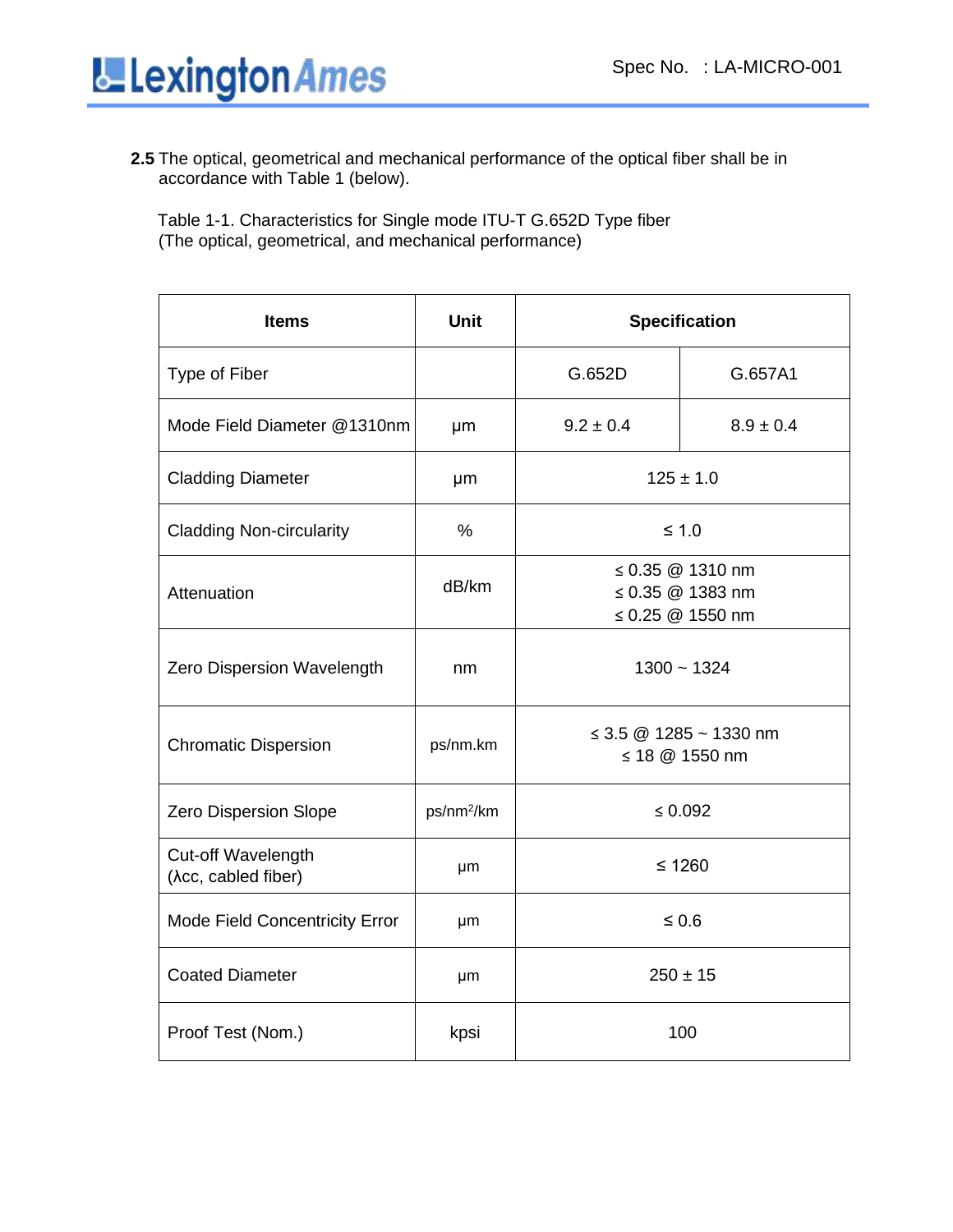# Lexington Ames

#### **3. Cable Construction**

**3.1** The construction of the cable shall be in accordance with Table 2 (below).

#### Table 2-1. Construction of the cable

| <b>Items</b>                   | <b>Description</b>                                                                                                                        |
|--------------------------------|-------------------------------------------------------------------------------------------------------------------------------------------|
| Fiber Type                     | See Table 1                                                                                                                               |
| No. of Fibers                  | Max. 144C                                                                                                                                 |
| Loose Buffer Tube              | Made of PBTP (Polybutylene Terephthalate)                                                                                                 |
| Type of Inner Jelly            | Thixotropic type jelly compound (in loose tube)                                                                                           |
| Filler                         | Natural color PE rod(s). If necessary, the PE filler(s) shall be<br>used for circular-section core(s) (for better core<br>configuration). |
| <b>Central Strength Member</b> | FRP (PE coating if necessary)                                                                                                             |
| <b>Water Blocking Material</b> | Water blocking yarn(s) around the CSM<br>(to prevent the ingress of water)                                                                |
| S-Z Stranding<br>(Cable Core)  | The required numbers of loose tube and filler rod are S-Z<br>stranded tightly around the CSM.                                             |
| Core Binder Yarn               | Water blocking core binder yarn(s)                                                                                                        |
| <b>Rip Cord</b>                | Two ripcords (for easy cable entry)                                                                                                       |
| <b>Outer Jacket</b>            | <b>Black colored PE</b>                                                                                                                   |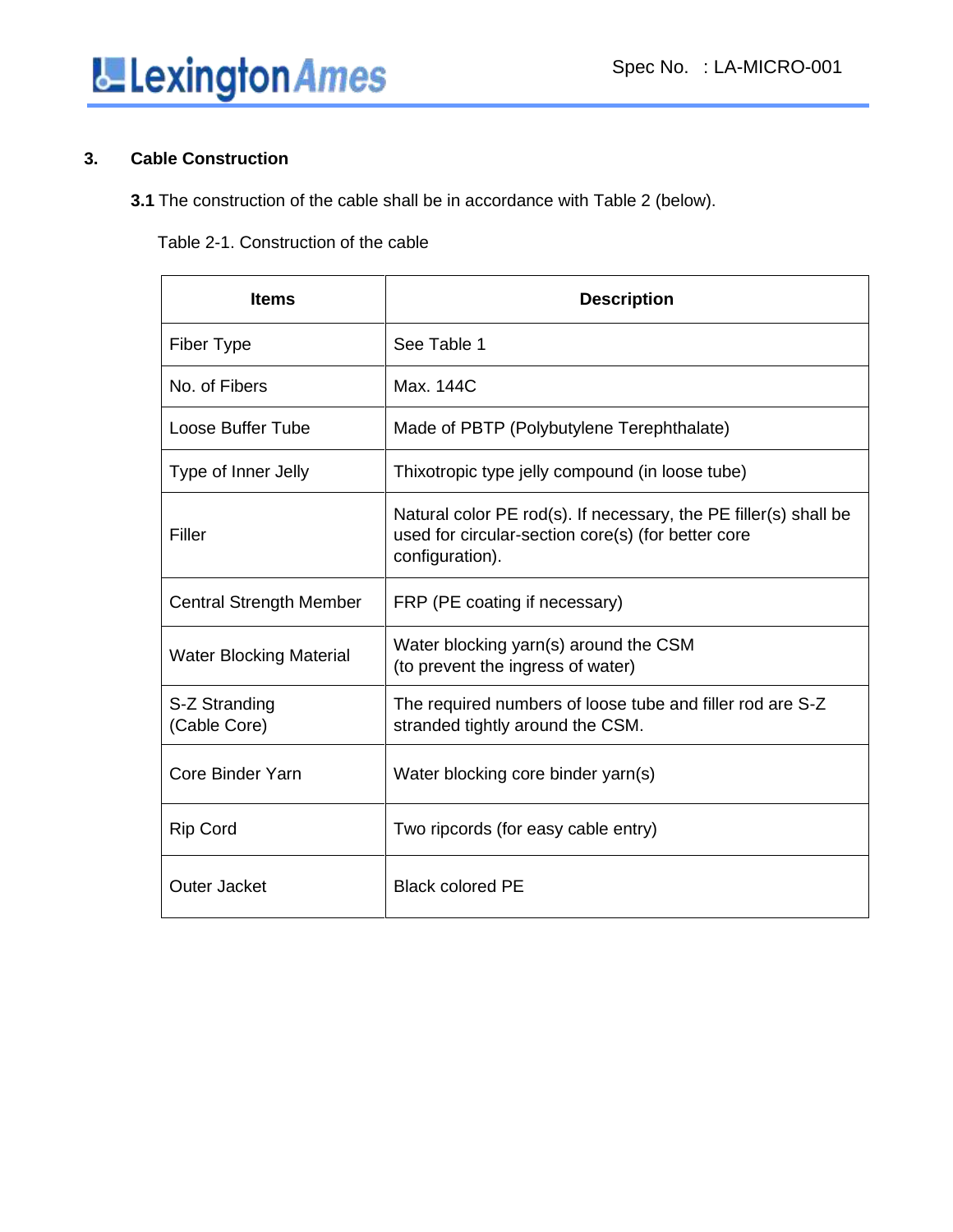

#### **4. Fiber & Loose tube Identification**

**4.1** The color code of the loose tubes and the individual fibers within each loose tube shall be accordance with Table 3 (below).

| <b>No</b> | <b>Color</b> | <b>No</b> | Color        |
|-----------|--------------|-----------|--------------|
|           | <b>Blue</b>  | 7         | Red          |
| 2         | Orange       | 8         | <b>Black</b> |
| 3         | Green        | 9         | Yellow       |
| 4         | <b>Brown</b> | 10        | Violet       |
| 5         | Gray         | 11        | Pink         |
| 6         | White        | 12        | Aqua         |

Table 3. Color code of the fibers & the loose buffer tubes

#### **5. Mechanical / Environmental Performance & Tests**

**5.1** The mechanical & environmental performance of the cable shall be in accordance with Table 4 (below). Unless otherwise specified, all attenuation measurements required in this section shall be performed at 1550 nm for single mode and at 1300 nm for multi mode fiber. The measurement equipment error can be occurred in range of 0.02dB.

| Table 4. Mechanical & Environmental Performance of the cable |  |
|--------------------------------------------------------------|--|
|--------------------------------------------------------------|--|

| <b>Items</b>                                     | <b>Description</b>                                                                                                                                                                                                                                                             |
|--------------------------------------------------|--------------------------------------------------------------------------------------------------------------------------------------------------------------------------------------------------------------------------------------------------------------------------------|
| <b>Tensile Strength</b>                          | Test method: IEC 60794-1-2 Method E1<br>-. Mandrel diameter: 40D (D: cable diameter)<br>-. Length under tension: $\geq$ 50m<br>-. Applied Tensile load: 1W (W: cable weight)<br>-. Duration of loading: 60 min.<br>Acceptance criteria<br>-. Attenuation increment: reversible |
| <b>Crush Resistance</b><br>(Compressive loading) | Test method: IEC 60794-1-2 Method E3<br>-. Applied load: 500N<br>-. No of points: 1 point<br>-. Plate size: 100mm x 100mm<br>-. Duration of loading: 1 min.<br>Acceptance criteria<br>-. Attenuation increment: reversible                                                     |
| <b>Impact Resistance</b>                         | Test method: IEC 60794-1-2 Method E4<br>$\bullet$<br>-. Drop hammer mass: 1J<br>-. Striking surface radius: 300mm<br>-. No. of impact per point: 3 point (500mm interval)<br>Acceptance criteria<br>-. Attenuation increment: ≤0.1 dB                                          |
| <b>Repeated Bend</b>                             | Test method: IEC 60794-1-2 Method E6<br>$\bullet$<br>-. Mandrel diameter: 20D (D: cable diameter)<br>-. Applied load: 50N<br>-. No. of bend cycles: 25 cycles                                                                                                                  |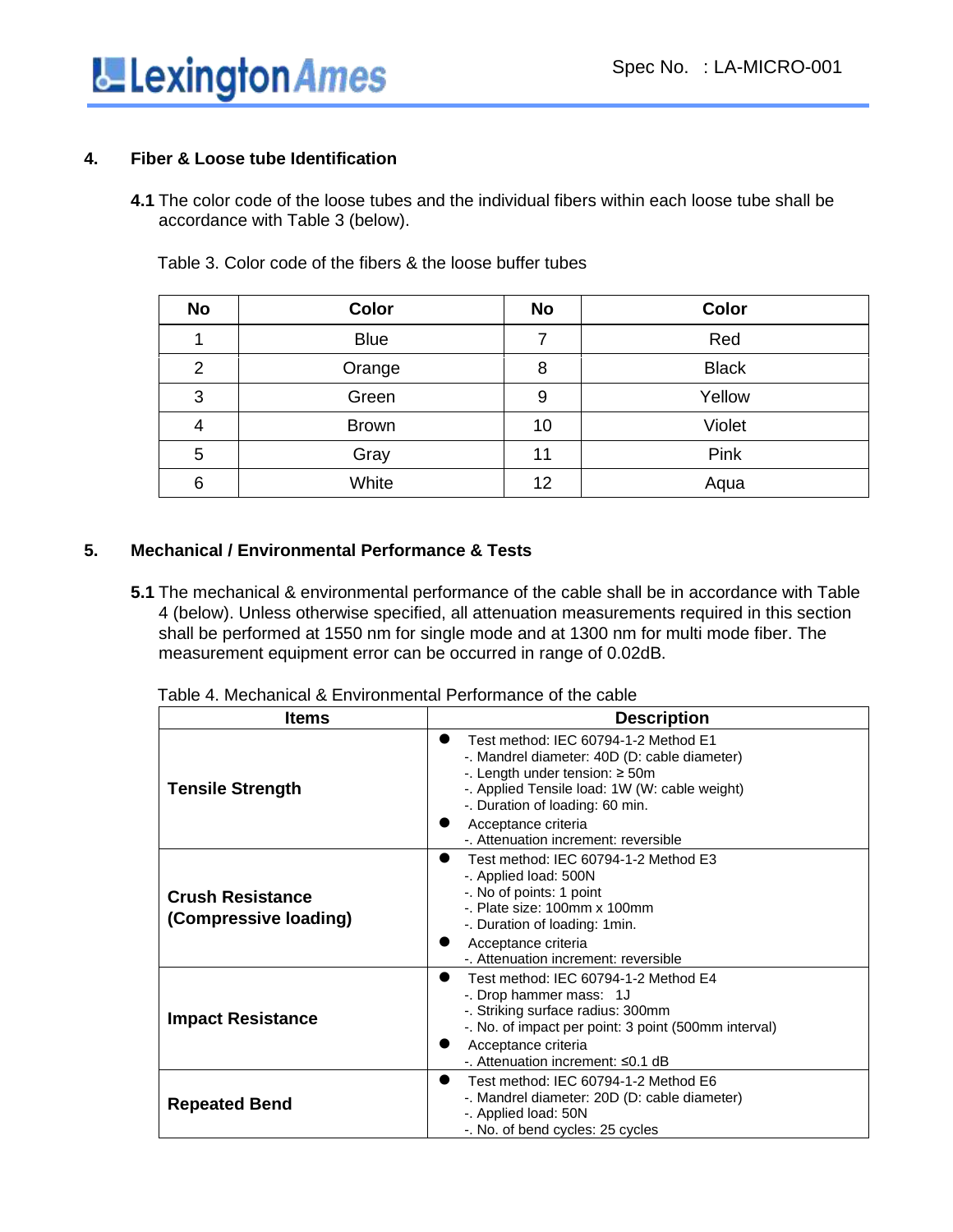## **LE** Lexington Ames

|                            | -. Bend angle: $±90$ degree                       |  |  |
|----------------------------|---------------------------------------------------|--|--|
|                            | Acceptance criteria                               |  |  |
|                            | -. No damage to the sheath and the cable elements |  |  |
|                            | Test method: IEC 60794-1-2 Method E7<br>●         |  |  |
|                            | -. Cable twisted length: 2 m                      |  |  |
|                            | -. No. of twist cycles: 10 cycles                 |  |  |
| <b>Torsion</b>             | -. Applied load: 50N                              |  |  |
|                            | -. Twist angle: ±180 degree                       |  |  |
|                            | Acceptance criteria                               |  |  |
|                            | -. Attenuation increment: reversible              |  |  |
|                            | Test method: IEC 60794-1-2 Method E10             |  |  |
| <b>Kink</b>                | -. Mandrel diameter: 40D (D: cable diameter)      |  |  |
|                            | Acceptance criteria: No kink                      |  |  |
|                            | Test method: IEC 60794-1-2 Method E11A            |  |  |
|                            | -. Bend radius: 20D (D: cable diameter)           |  |  |
|                            | -. Bend angle: ±180 degree                        |  |  |
| <b>Cable Bend</b>          | -. No. of turns: 4 turns                          |  |  |
|                            | -. No. of cycles: 3 cycles                        |  |  |
|                            | Acceptance criteria                               |  |  |
|                            | -. Attenuation increment: reversible              |  |  |
|                            | Test method: IEC 60794-1-2 Method F5<br>$\bullet$ |  |  |
|                            | -. Length of specimen: 3 m                        |  |  |
| <b>Water Penetration</b>   | -. Height of pressure head: 1 m                   |  |  |
|                            | -. Test time: 24 h                                |  |  |
|                            | Acceptance criteria                               |  |  |
|                            | -. No leakage through the open cable end          |  |  |
|                            | Test method: IEC 60794-1-2 Method F1              |  |  |
|                            | -. Cable length: $\geq 1,000$ m                   |  |  |
|                            | -. Test condition: ≥ 2 fibers shall be spliced    |  |  |
|                            | -. Temperature cycling schedule (step 1)          |  |  |
|                            | : +23°C → -15°C → +30°C → +60°C → +23°C           |  |  |
|                            | (Soak time: 12 h)                                 |  |  |
| <b>Temperature Cycling</b> | -. Temperature cycling schedule (step 2)          |  |  |
|                            | : +23°C → -15°C → -30°C → -40°C → +30°C → +60°C → |  |  |
|                            | +70°C $\rightarrow$ +23°C (Soak time: 8 h)        |  |  |
|                            | -. No. of cycles: 2                               |  |  |
|                            | Acceptance criteria                               |  |  |
|                            | -. Attenuation increment:                         |  |  |
|                            | reversible (step 1& 2) ≤0.15 dB/km (step 2)       |  |  |

#### **6. Packing and marking**

#### **6.1** Cable marking

The jacket shall be marked every two feet with following information.

- **1)** Cable type & counts
- **2)** Name of the manufacturer
- **3)** Year of manufacture (YYYY)
- **4)** Serial number (NNNNN)
- **5)** Length marking (FT)

```
⚫ Ex) For SM 144 fiber cable 
00002FT OJFPP-MINIABC SM 144C LAC YYYY NNNNN 00004FT
```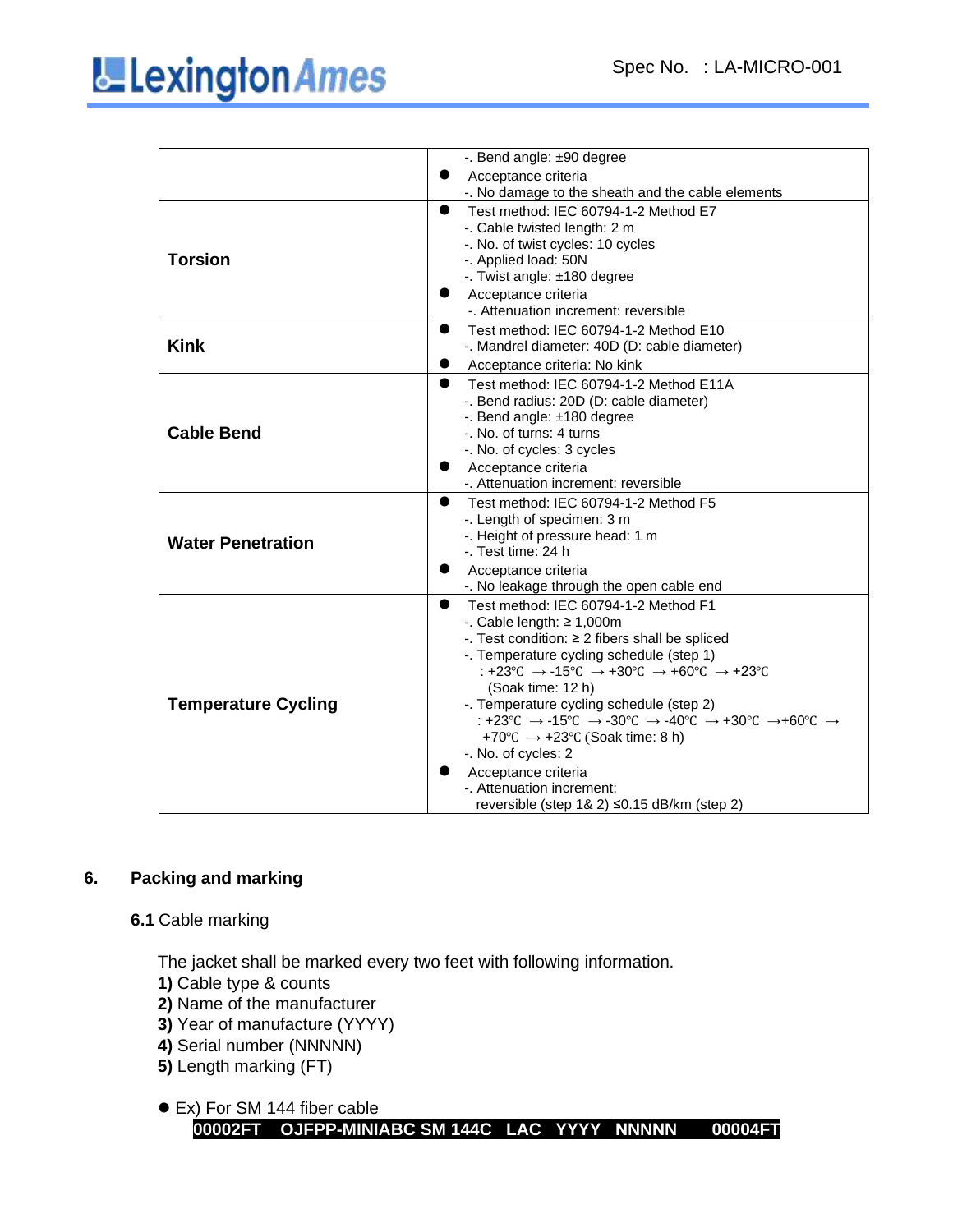#### **6.2** Cable packing

- **6.2.1** Standard length of cable shall be 14,000FT. Other reel lengths are available.
- **6.2.2** Each length of the cable shall be wound on a separate wooden reel.
- **6.2.3** Both ends of the cable shall be sealed with a suitable plastic cap to prevent the entry of moisture during shipping, handling, and storage.
- **6.2.4** The cable ends shall be securely fastened to the reel to prevent the cable from becoming loose in transit or during placing operations.
- **6.2.5** The inner end of the cable is housed into a slot on the side of the reel without extra cable length for testing.
- **6.2.6** The reels must have a number of rotations that there is a min. free space of 50mm between the upper layer and the edge of the flanges.
- **6.2.7** Circumference battens or Wood-fiber board shall be secured with steel band to protect the cable during normal handling and storage.

#### **6.3** Cable reel

- **6.3.1** Details given below shall be distinctly marked on a weather proof material on both outer sides of the reel flange;
	- **1)** Customer's name
	- **2)** Contract Number
	- **3)** Type & fiber counts of cable
	- **4)** Length of cable in meter/feet
	- **5)** Drum number & Gross & Net weight in kilograms/pounds
	- **6)** Year of manufacture and the manufacturer
	- **7)** Arrow showing the direction the drum shall be rolled
	- \* Other shipping mark is also available if required by customer.
- **6.3.2** The cable shall be wound on the reel designed to prevent damages during shipment and installation.
- **6.3.3** The minimum barrel diameter of the cable drums shall be at least 30 times the overall cable diameter.
- **6.3.4** The arbor holes provided in the reels shall be 75 ~ 125 mm in diameter. The arbor hole on each flange shall be reinforced with a bearing plate.